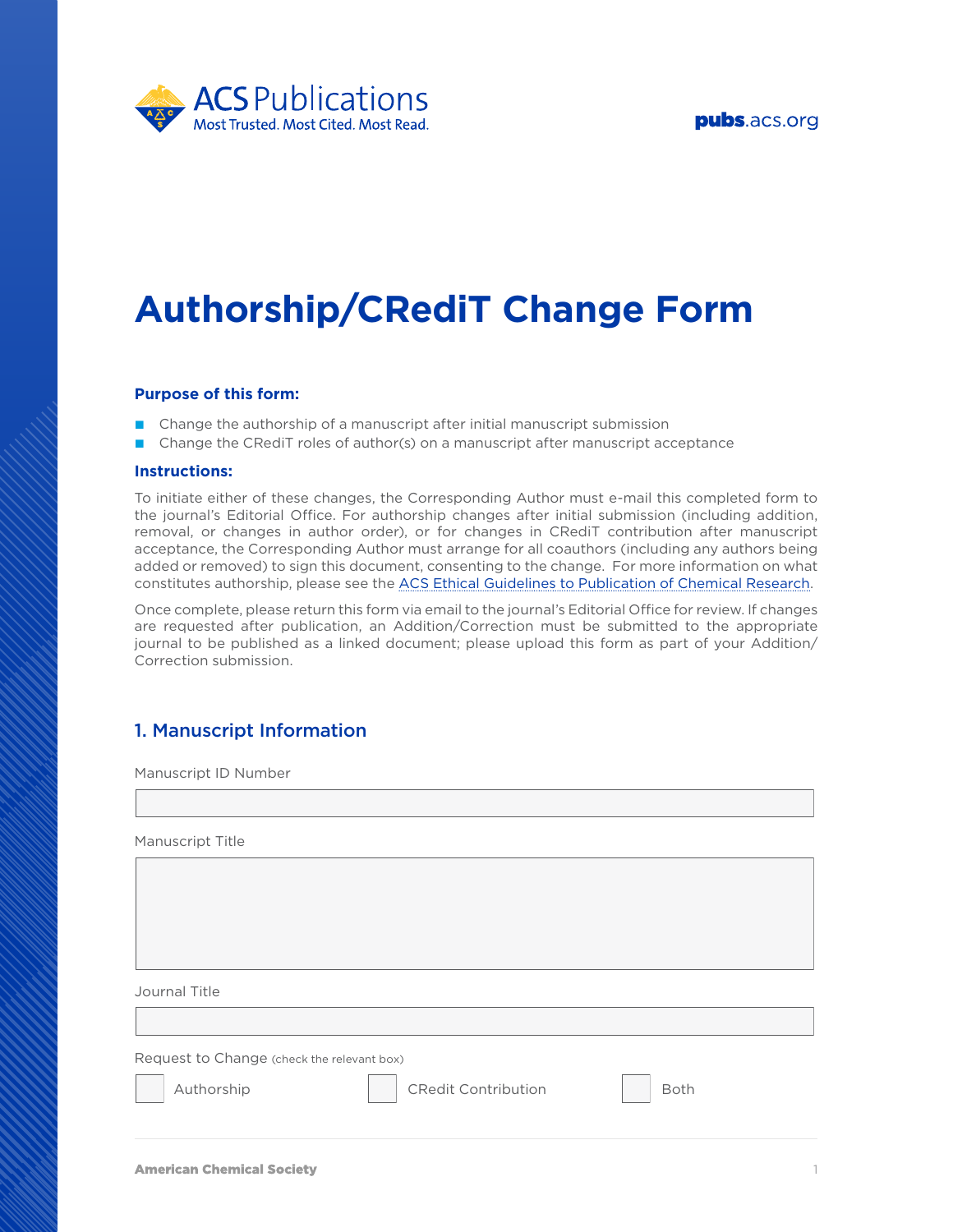# 2. Authorship Changes

Please provide the original author list, as found in the original submission.

**Note:** If changes are only requested within CRediT contributions and not to the authorship, please skip to section 3.

| First Name(s) | Surname(s) | Institutional Affiliation Email |  |
|---------------|------------|---------------------------------|--|
|               |            |                                 |  |
|               |            |                                 |  |
|               |            |                                 |  |
|               |            |                                 |  |
|               |            |                                 |  |
|               |            |                                 |  |
|               |            |                                 |  |
|               |            |                                 |  |

Please provide the complete and correct revised author list, in order, as it should appear on the final article (attach additional sheet if more space is needed).

| First Name(s) | Surname(s) | Institutional Affiliation Email |  |
|---------------|------------|---------------------------------|--|
|               |            |                                 |  |
|               |            |                                 |  |
|               |            |                                 |  |
|               |            |                                 |  |
|               |            |                                 |  |
|               |            |                                 |  |
|               |            |                                 |  |
|               |            |                                 |  |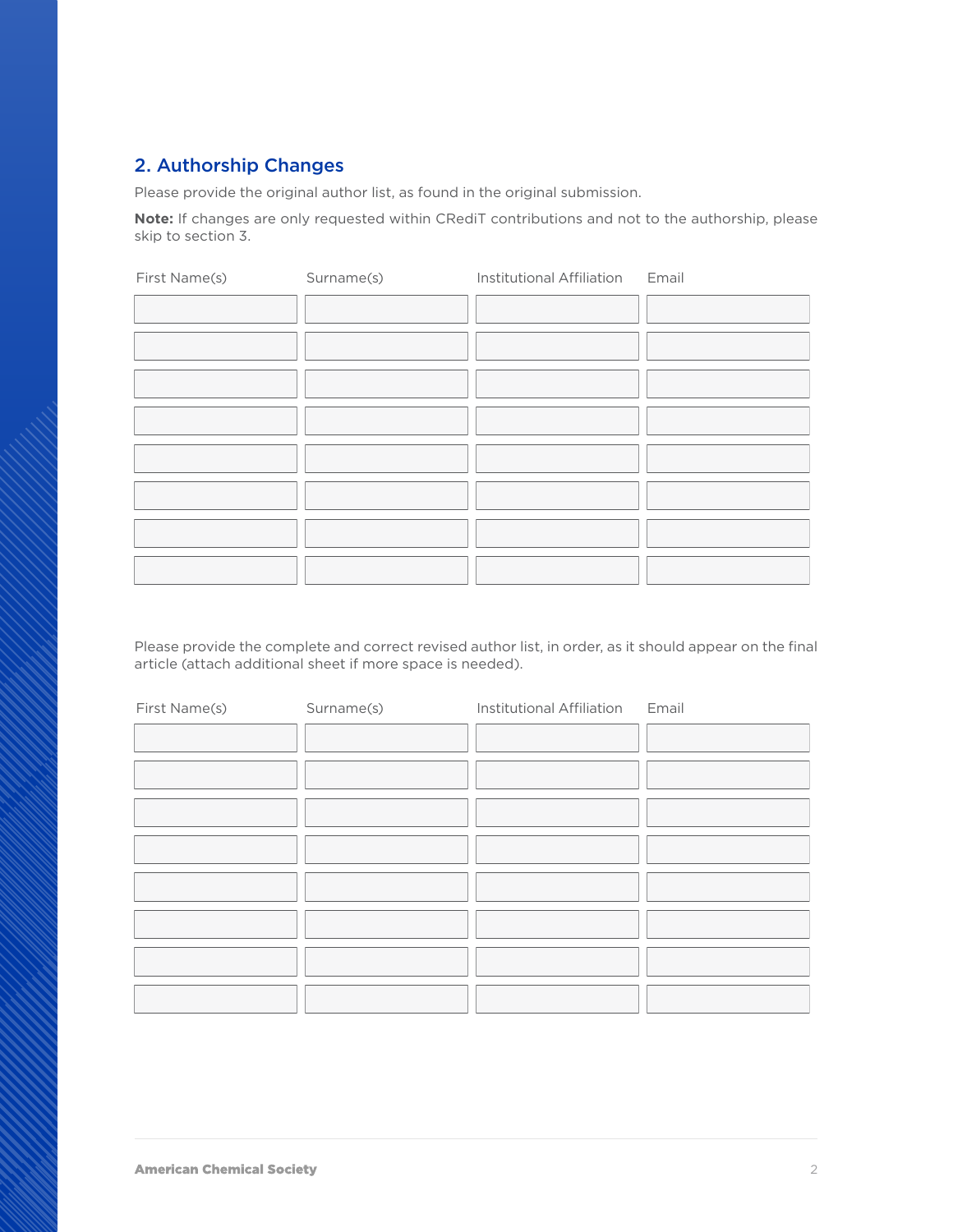# 3. CRediT Changes

The list of CRediT roles can be [found online here](https://credit.niso.org/). Only roles that are listed CRediT contributor roles may be included.

Please provide the requested change(s) to CRediT-based author contributions (including degree of contribution, if appropriate), as they should appear in the final article. If an author's CRediT role(s) have not changed, they do not need to be listed here. If additional space is required, please attach a separate sheet.

| First Name(s) | Surname(s) | CRediT Role(s) |
|---------------|------------|----------------|
|               |            |                |
|               |            |                |
|               |            |                |
|               |            |                |
|               |            |                |
|               |            |                |
|               |            |                |
|               |            |                |